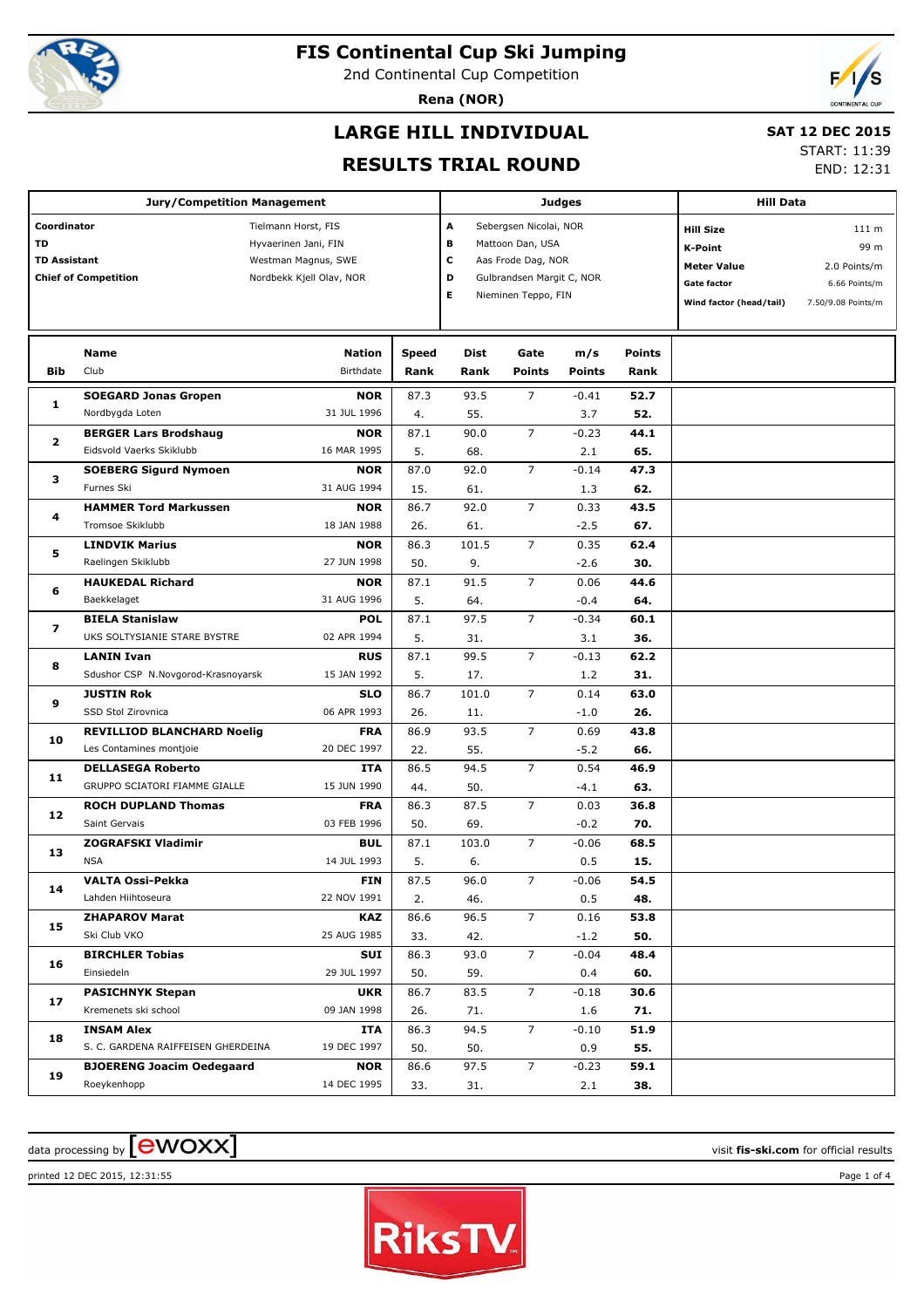

2nd Continental Cup Competition

**Rena (NOR)**



# **LARGE HILL INDIVIDUAL**

#### **SAT 12 DEC 2015**

#### **RESULTS TRIAL ROUND**

START: 11:39 END: 12:31

| Club<br>Birthdate<br><b>Points</b><br>Bib<br>Rank<br>Rank<br><b>Points</b><br>Rank<br>99.5<br>$\overline{7}$<br>$-0.56$<br><b>ALEXANDER Nicholas</b><br><b>USA</b><br>87.1<br>66.1<br>20<br>Lebanon Outing Club<br>24 AUG 1988<br>5.<br>5.1<br>21.<br>17.<br>$\overline{7}$<br>98.0<br>$-0.53$<br>62.8<br><b>WINTER Paul</b><br><b>GER</b><br>87.0<br>21<br>SC Willingen<br>05 OCT 1997<br>15.<br>27.<br>4.8<br>27.<br>101.0<br>$\overline{7}$<br>$-0.29$<br><b>TOLLINGER Elias</b><br><b>AUT</b><br>87.4<br>66.6<br>22<br>SV Innsbruck-Bergisel-Tirol<br>25 MAR 1995<br>3.<br>2.6<br>19.<br>11.<br>$\overline{7}$<br>91.5<br><b>CHOI Heung-chul</b><br>KOR<br>86.6<br>$-0.41$<br>48.7<br>23<br>High1 Resort<br>03 DEC 1981<br>33.<br>64.<br>3.7<br>59.<br>$\overline{7}$<br><b>GLASDER Michael</b><br><b>USA</b><br>87.6<br>94.0<br>$-0.51$<br>54.6<br>24<br>Norge Ski Club<br>27 MAR 1989<br>53.<br>4.6<br>47.<br>1. |  |
|------------------------------------------------------------------------------------------------------------------------------------------------------------------------------------------------------------------------------------------------------------------------------------------------------------------------------------------------------------------------------------------------------------------------------------------------------------------------------------------------------------------------------------------------------------------------------------------------------------------------------------------------------------------------------------------------------------------------------------------------------------------------------------------------------------------------------------------------------------------------------------------------------------------------|--|
|                                                                                                                                                                                                                                                                                                                                                                                                                                                                                                                                                                                                                                                                                                                                                                                                                                                                                                                        |  |
|                                                                                                                                                                                                                                                                                                                                                                                                                                                                                                                                                                                                                                                                                                                                                                                                                                                                                                                        |  |
|                                                                                                                                                                                                                                                                                                                                                                                                                                                                                                                                                                                                                                                                                                                                                                                                                                                                                                                        |  |
|                                                                                                                                                                                                                                                                                                                                                                                                                                                                                                                                                                                                                                                                                                                                                                                                                                                                                                                        |  |
|                                                                                                                                                                                                                                                                                                                                                                                                                                                                                                                                                                                                                                                                                                                                                                                                                                                                                                                        |  |
|                                                                                                                                                                                                                                                                                                                                                                                                                                                                                                                                                                                                                                                                                                                                                                                                                                                                                                                        |  |
|                                                                                                                                                                                                                                                                                                                                                                                                                                                                                                                                                                                                                                                                                                                                                                                                                                                                                                                        |  |
|                                                                                                                                                                                                                                                                                                                                                                                                                                                                                                                                                                                                                                                                                                                                                                                                                                                                                                                        |  |
|                                                                                                                                                                                                                                                                                                                                                                                                                                                                                                                                                                                                                                                                                                                                                                                                                                                                                                                        |  |
|                                                                                                                                                                                                                                                                                                                                                                                                                                                                                                                                                                                                                                                                                                                                                                                                                                                                                                                        |  |
|                                                                                                                                                                                                                                                                                                                                                                                                                                                                                                                                                                                                                                                                                                                                                                                                                                                                                                                        |  |
| $\overline{7}$<br>86.5<br>87.0<br><b>CECON Federico</b><br>$-0.32$<br>38.9<br>ITA                                                                                                                                                                                                                                                                                                                                                                                                                                                                                                                                                                                                                                                                                                                                                                                                                                      |  |
| 25<br>GRUPPO SCIATORI FIAMME GIALLE<br>11 JUN 1994<br>44.<br>70.<br>2.9<br>69.                                                                                                                                                                                                                                                                                                                                                                                                                                                                                                                                                                                                                                                                                                                                                                                                                                         |  |
| <b>ROU</b><br><b>MITROFAN Nicolae Sorin</b>                                                                                                                                                                                                                                                                                                                                                                                                                                                                                                                                                                                                                                                                                                                                                                                                                                                                            |  |
| 26<br>CSS Brasovia<br>26 MAR 1999                                                                                                                                                                                                                                                                                                                                                                                                                                                                                                                                                                                                                                                                                                                                                                                                                                                                                      |  |
| $\overline{7}$<br>105.0<br><b>TROFIMOV Roman Sergeevich</b><br><b>RUS</b><br>86.4<br>0.19<br>70.6                                                                                                                                                                                                                                                                                                                                                                                                                                                                                                                                                                                                                                                                                                                                                                                                                      |  |
| 27<br>19 NOV 1989<br>Sdushor CSP N. Novgorod<br>48.<br>3.<br>$-1.4$<br>11.                                                                                                                                                                                                                                                                                                                                                                                                                                                                                                                                                                                                                                                                                                                                                                                                                                             |  |
| 97.5<br>$\overline{7}$<br><b>HUBER Stefan</b><br><b>AUT</b><br>86.0<br>0.27<br>55.0                                                                                                                                                                                                                                                                                                                                                                                                                                                                                                                                                                                                                                                                                                                                                                                                                                    |  |
| 28<br>SC Seekirchen-Salzburg<br>08 MAR 1994<br>31.<br>$-2.0$<br>45.<br>64.                                                                                                                                                                                                                                                                                                                                                                                                                                                                                                                                                                                                                                                                                                                                                                                                                                             |  |
| $\overline{7}$<br>97.0<br><b>NOUSIAINEN Eetu</b><br>86.6<br>0.51<br>52.2<br><b>FIN</b>                                                                                                                                                                                                                                                                                                                                                                                                                                                                                                                                                                                                                                                                                                                                                                                                                                 |  |
| 29<br>Puijo Ski club<br>29 APR 1997<br>37.<br>$-3.8$<br>54.<br>33.                                                                                                                                                                                                                                                                                                                                                                                                                                                                                                                                                                                                                                                                                                                                                                                                                                                     |  |
| $\overline{7}$<br><b>TAEHKAEVUORI Frans</b><br>87.0<br>98.0<br>0.40<br>55.0<br><b>FIN</b><br>30                                                                                                                                                                                                                                                                                                                                                                                                                                                                                                                                                                                                                                                                                                                                                                                                                        |  |
| Lahden Hiihtoseura<br>01 JAN 1992<br>15.<br>27.<br>$-3.0$<br>45.                                                                                                                                                                                                                                                                                                                                                                                                                                                                                                                                                                                                                                                                                                                                                                                                                                                       |  |
| $\overline{7}$<br><b>BICKNER Kevin</b><br><b>USA</b><br>87.0<br>98.5<br>0.07<br>58.5<br>31                                                                                                                                                                                                                                                                                                                                                                                                                                                                                                                                                                                                                                                                                                                                                                                                                             |  |
| Norge Ski Club<br>23 SEP 1996<br>15.<br>23.<br>$-0.5$<br>41.                                                                                                                                                                                                                                                                                                                                                                                                                                                                                                                                                                                                                                                                                                                                                                                                                                                           |  |
| $\overline{7}$<br><b>PITEA Sorin Iulian</b><br><b>ROU</b><br>86.6<br>94.0<br>0.00<br>50.0<br>32                                                                                                                                                                                                                                                                                                                                                                                                                                                                                                                                                                                                                                                                                                                                                                                                                        |  |
| 09 JUL 1997<br>CSS Dinamo Rasnov<br>33.<br>53.<br>0.0<br>57.                                                                                                                                                                                                                                                                                                                                                                                                                                                                                                                                                                                                                                                                                                                                                                                                                                                           |  |
| $\overline{7}$<br><b>NED</b><br>87.1<br>90.5<br>0.06<br>42.6<br><b>ANTONISSEN Lars</b><br>33                                                                                                                                                                                                                                                                                                                                                                                                                                                                                                                                                                                                                                                                                                                                                                                                                           |  |
| 31 JUL 1995<br>5.<br>67.<br>$-0.4$<br>68.                                                                                                                                                                                                                                                                                                                                                                                                                                                                                                                                                                                                                                                                                                                                                                                                                                                                              |  |
| $\overline{7}$<br><b>BIEGUN Krzysztof</b><br><b>POL</b><br>87.1<br>97.0<br>$-0.08$<br>56.7<br>34                                                                                                                                                                                                                                                                                                                                                                                                                                                                                                                                                                                                                                                                                                                                                                                                                       |  |
| 21 MAY 1994<br>5.<br>SS-R LZS Sokol Szczyrk<br>37.<br>0.7<br>43.                                                                                                                                                                                                                                                                                                                                                                                                                                                                                                                                                                                                                                                                                                                                                                                                                                                       |  |
| 103.0<br>$\overline{7}$<br><b>KLUSEK Bartlomiej</b><br><b>POL</b><br>87.1<br>0.06<br>67.6<br>35                                                                                                                                                                                                                                                                                                                                                                                                                                                                                                                                                                                                                                                                                                                                                                                                                        |  |
| LKS Klmczok Bystra<br>15 JAN 1993<br>5.<br>6.<br>$-0.4$<br>16.                                                                                                                                                                                                                                                                                                                                                                                                                                                                                                                                                                                                                                                                                                                                                                                                                                                         |  |
| $\overline{7}$<br><b>BRASME Paul</b><br><b>FRA</b><br>86.6<br>94.5<br>0.16<br>49.8<br>36                                                                                                                                                                                                                                                                                                                                                                                                                                                                                                                                                                                                                                                                                                                                                                                                                               |  |
| <b>U.S VENTRON</b><br>03 AUG 1997<br>33.<br>50.<br>$-1.2$<br>58.                                                                                                                                                                                                                                                                                                                                                                                                                                                                                                                                                                                                                                                                                                                                                                                                                                                       |  |
| 86.6<br>92.0<br>$\overline{7}$<br><b>KALINICHENKO Vitaliy</b><br><b>UKR</b><br>$-0.20$<br>47.8<br>37                                                                                                                                                                                                                                                                                                                                                                                                                                                                                                                                                                                                                                                                                                                                                                                                                   |  |
| Vorokhta Ski School<br>09 AUG 1993<br>1.8<br>61.<br>33.<br>61.                                                                                                                                                                                                                                                                                                                                                                                                                                                                                                                                                                                                                                                                                                                                                                                                                                                         |  |
| $\overline{7}$<br><b>KAZ</b><br>86.7<br>91.5<br>$-0.61$<br>50.5<br><b>TKACHENKO Sergey</b><br>38                                                                                                                                                                                                                                                                                                                                                                                                                                                                                                                                                                                                                                                                                                                                                                                                                       |  |
| 08 JUN 1999<br>Almaty Skiclub<br>5.5<br>26.<br>64.<br>56.                                                                                                                                                                                                                                                                                                                                                                                                                                                                                                                                                                                                                                                                                                                                                                                                                                                              |  |
| $\overline{7}$<br>86.5<br>97.0<br>$-0.24$<br>JELAR Ziga<br><b>SLO</b><br>58.2<br>39                                                                                                                                                                                                                                                                                                                                                                                                                                                                                                                                                                                                                                                                                                                                                                                                                                    |  |
| Sk Triglav kranj<br>22 OCT 1997<br>42.<br>44.<br>37.<br>2.2                                                                                                                                                                                                                                                                                                                                                                                                                                                                                                                                                                                                                                                                                                                                                                                                                                                            |  |
| $\overline{7}$<br>96.5<br>0.09<br>54.3<br><b>AIGNER Clemens</b><br><b>AUT</b><br>86.4<br>40                                                                                                                                                                                                                                                                                                                                                                                                                                                                                                                                                                                                                                                                                                                                                                                                                            |  |
| 02 FEB 1993<br>SV Innsbruck-Bergisel-Tirol<br>48.<br>42.<br>$-0.7$<br>49.                                                                                                                                                                                                                                                                                                                                                                                                                                                                                                                                                                                                                                                                                                                                                                                                                                              |  |
| $\overline{7}$<br>97.5<br><b>EGLOFF Luca</b><br>SUI<br>86.9<br>0.07<br>56.5<br>41                                                                                                                                                                                                                                                                                                                                                                                                                                                                                                                                                                                                                                                                                                                                                                                                                                      |  |
| 06 JUN 1995<br>Grabserberg<br>22.<br>31.<br>$-0.5$<br>44.                                                                                                                                                                                                                                                                                                                                                                                                                                                                                                                                                                                                                                                                                                                                                                                                                                                              |  |
| $\overline{7}$<br>85.6<br>100.5<br>$-0.03$<br><b>CHOI Seou</b><br>KOR<br>63.3<br>42                                                                                                                                                                                                                                                                                                                                                                                                                                                                                                                                                                                                                                                                                                                                                                                                                                    |  |
| 03 DEC 1982<br>High1 Resort<br>0.3<br>25.<br>71.<br>13.                                                                                                                                                                                                                                                                                                                                                                                                                                                                                                                                                                                                                                                                                                                                                                                                                                                                |  |
| $\overline{7}$<br>95.0<br>KIM Hyun-ki<br>KOR<br>86.6<br>$-0.06$<br>52.5<br>43                                                                                                                                                                                                                                                                                                                                                                                                                                                                                                                                                                                                                                                                                                                                                                                                                                          |  |
| High1 Resort<br>09 FEB 1983<br>0.5<br>53.<br>33.<br>48.                                                                                                                                                                                                                                                                                                                                                                                                                                                                                                                                                                                                                                                                                                                                                                                                                                                                |  |

data processing by **CWOXX** and  $\overline{A}$  and  $\overline{B}$  wisit **fis-ski.com** for official results

printed 12 DEC 2015, 12:31:55 Page 2 of 4

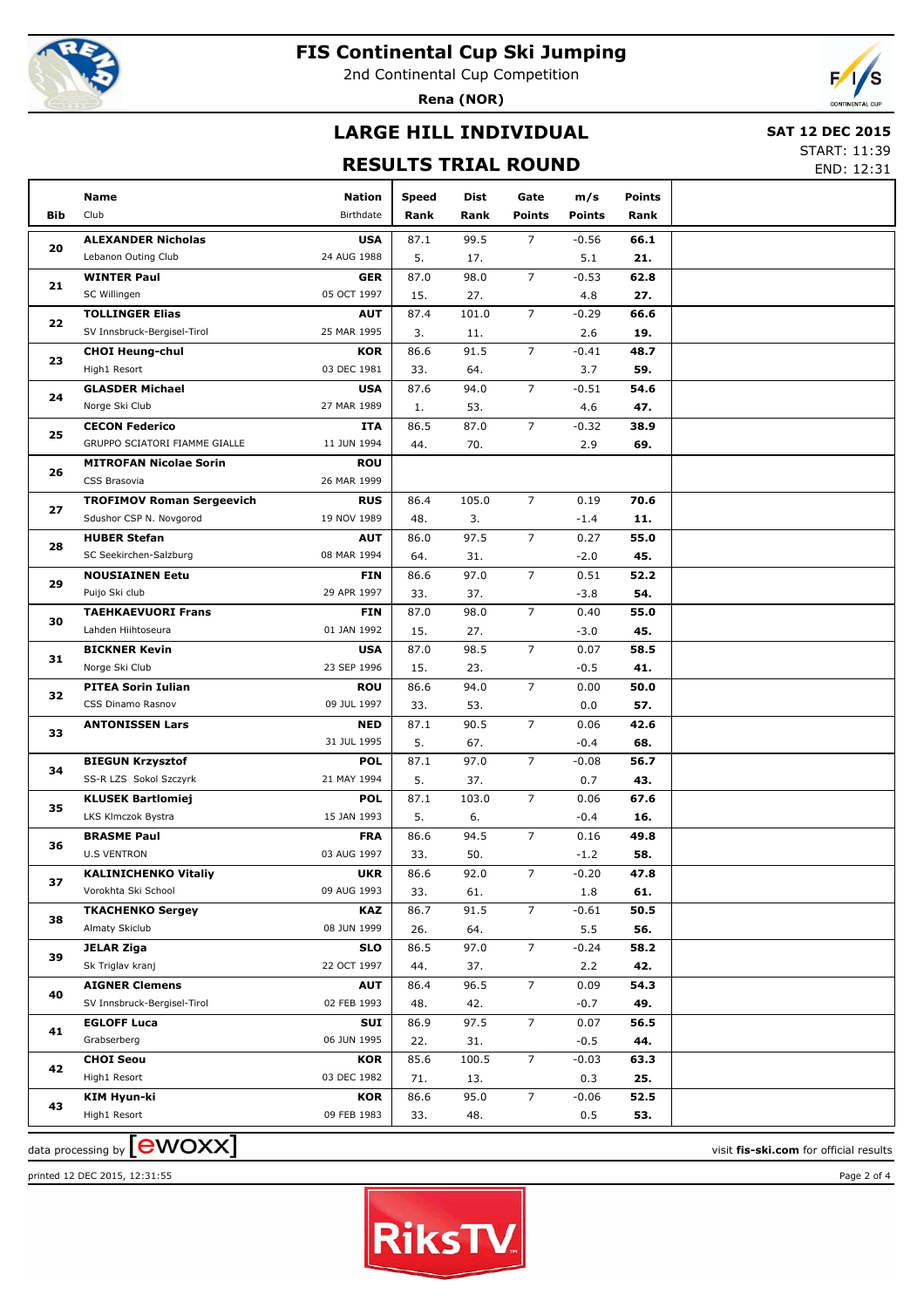

2nd Continental Cup Competition

**Rena (NOR)**



## **LARGE HILL INDIVIDUAL**

#### **SAT 12 DEC 2015**

#### **RESULTS TRIAL ROUND**

START: 11:39 END: 12:31

|            | Name                                     | <b>Nation</b>             | <b>Speed</b> | Dist        | Gate           | m/s            | <b>Points</b> |  |
|------------|------------------------------------------|---------------------------|--------------|-------------|----------------|----------------|---------------|--|
| <b>Bib</b> | Club                                     | Birthdate                 | Rank         | Rank        | <b>Points</b>  | <b>Points</b>  | Rank          |  |
|            | <b>SINKOVEC Jure</b>                     | <b>SLO</b>                | 87.0         | 99.0        | $\overline{7}$ | $-0.14$        | 61.3          |  |
| 44         | SSK SAM Ihan                             | 03 JUL 1985               | 15.          | 21.         |                | 1.3            | 32.           |  |
|            | <b>SARDYKO Alexander</b>                 | <b>RUS</b>                |              |             |                |                |               |  |
| 45         | Sdushor CSP N.Novgorod-Krasnoyarsk       | 08 MAY 1990               |              |             |                |                |               |  |
| 46         | <b>NAGLIC Tomaz</b>                      | <b>SLO</b>                | 87.0         | 97.5        | $\overline{7}$ | $-0.40$        | 60.6          |  |
|            | SSK Alpina Ziri                          | 18 JUL 1989               | 15.          | 31.         |                | 3.6            | 33.           |  |
| 47         | <b>DIETHART Thomas</b>                   | <b>AUT</b>                | 86.7         | 97.0        | $\overline{7}$ | $-0.44$        | 60.0          |  |
|            | UVB Hinzenbach-Oberoesterreich           | 25 FEB 1992               | 26.          | 37.         |                | 4.0            | 37.           |  |
| 48         | <b>AUNE Joakim</b>                       | <b>NOR</b>                | 87.0         | 98.0        | $\overline{7}$ | $-0.53$        | 62.8          |  |
|            | Byaasen                                  | 10 AUG 1993               | 15.          | 27.         |                | 4.8            | 27.           |  |
| 49         | <b>TOROK Eduard</b>                      | <b>ROU</b>                | 86.9         | 98.0        | $\overline{7}$ | $-0.24$        | 60.2          |  |
|            | CSS Dinamo Rasnov                        | 02 MAY 1997               | 22.          | 27.         |                | 2.2            | 35.           |  |
| 50         | <b>ALTENBURGER Florian</b>               | <b>AUT</b>                | 86.3         | 104.0       | 6              | 0.02           | 74.6          |  |
|            | SC Seekirchen-Salzburg                   | 02 NOV 1993               | 50.          | 4.          | 4.8            | $-0.2$         | 4.            |  |
| 51         | <b>STURSA Vojtech</b>                    | <b>CZE</b>                | 86.1         | 99.0        | 6              | $-0.06$        | 65.3          |  |
|            | Dukla Liberec                            | 03 AUG 1995               | 61.          | 21.         | 4.8            | 0.5            | 24.           |  |
| 52         | <b>SJOEEN Phillip</b>                    | <b>NOR</b>                | 86.7         | 98.5        | 6              | $-0.24$        | 66.0          |  |
|            | Bekkelaget SK                            | 24 DEC 1995               | 26.          | 23.         | 4.8            | 2.2            | 23.           |  |
| 53         | <b>HVALA Jaka</b>                        | <b>SLO</b>                | 86.0         | 93.0        | 6              | $-0.05$        | 53.3          |  |
|            | Ssk Ponikve                              | 15 JUL 1993               | 64.          | 59.         | 4.8            | 0.5            | 51.           |  |
| 54         | <b>ASCHENWALD Philipp</b>                | <b>AUT</b>                | 86.6         | 100.0       | 6              | $-0.05$        | 67.3          |  |
|            | SC Mayerhofen-Tirol                      | 12 NOV 1995               | 33.          | 15.         | 4.8            | 0.5            | 17.           |  |
| 55         | <b>KAELIN Pascal</b>                     | <b>SUI</b>                | 86.3         | 96.5        | 6              | $-0.08$        | 60.5          |  |
|            | Einsiedeln                               | 11 JAN 1993               | 50.          | 42.         | 4.8            | 0.7            | 34.           |  |
| 56         | <b>FUCHS Tim</b>                         | <b>GER</b>                | 86.5         | 96.0        | 6              | 0.02           | 58.6          |  |
|            | SC Degenfeld                             | 03 AUG 1997               | 44.          | 46.         | 4.8            | $-0.2$         | 40.           |  |
| 57         | <b>ZNISZCZOL Aleksander</b><br>WSS Wisla | <b>POL</b><br>08 MAR 1994 | 86.7         | 95.0        | 6              | $-0.64$        | 62.6          |  |
|            | <b>MIETUS Krzysztof</b>                  | <b>POL</b>                | 26.<br>86.9  | 48.<br>96.5 | 4.8<br>6       | 5.8<br>$-0.82$ | 29.<br>67.2   |  |
| 58         | AZS Zakopane                             | 08 MAR 1991               | 22.          | 42.         | 4.8            | 7.4            | 18.           |  |
|            | <b>WOLNY Jakub</b>                       | <b>POL</b>                | 86.6         | 98.5        | 6              | $-0.66$        | 69.8          |  |
| 59         | Lks Klimczok bystra                      | 15 MAY 1995               | 33.          | 23.         | 4.8            | 6.0            | 14.           |  |
|            | <b>NEUMAYER Michael</b>                  | <b>GER</b>                | 87.1         | 107.5       | 6              | 0.30           | 79.6          |  |
| 60         | SC 1906 Oberstdorf                       | 15 JAN 1979               | 5.           | 1.          | 4.8            | $-2.2$         | 1.            |  |
|            | <b>VANCURA Tomas</b>                     | <b>CZE</b>                | 86.2         | 105.5       | 6              | 1.04           | 70.0          |  |
| 61         | TJ Dukla Liberec                         | 10 SEP 1996               | 58.          | 2.          | 4.8            | $-7.8$         | 13.           |  |
|            | <b>KOZISEK Cestmir</b>                   | <b>CZE</b>                | 86.1         | 93.5        | 5              | $-0.06$        | 58.8          |  |
| 62         | LSK Lomnice nad Popelkou                 | 09 NOV 1991               | 61.          | 55.         | 9.3            | 0.5            | 39.           |  |
|            | <b>ROEE Espen</b>                        | <b>NOR</b>                | 85.9         | 97.5        | 5              | $-0.51$        | 70.9          |  |
| 63         | Tolga IL                                 | 26 JUL 1993               | 68.          | 31.         | 9.3            | 4.6            | 9.            |  |
|            | <b>SIEGEL David</b>                      | <b>GER</b>                | 86.3         | 93.5        | 5              | $-0.89$        | 66.4          |  |
| 64         | SV Baiersbronn                           | 28 AUG 1996               | 50.          | 55.         | 9.3            | 8.1            | 20.           |  |
|            | <b>PASCHKE Pius</b>                      | <b>GER</b>                | 85.9         | 98.5        | 5              | $-0.52$        | 73.0          |  |
| 65         | WSV Kiefersfelden                        | 20 MAY 1990               | 68.          | 23.         | 9.3            | 4.7            | 8.            |  |
|            | <b>EISENBICHLER Markus</b>               | <b>GER</b>                | 86.0         | 99.5        | 5              | $-0.06$        | 70.8          |  |
| 66         | TSV Siegsdorf                            | 03 APR 1991               | 64.          | 17.         | 9.3            | 0.5            | 10.           |  |
| 67         | <b>GEIGER Karl</b>                       | <b>GER</b>                | 86.2         | 99.5        | 5              | 0.56           | 66.1          |  |
|            | SC 1906 Oberstdorf                       | 11 FEB 1993               | 58.          | 17.         | 9.3            | -4.2           | 21.           |  |
|            |                                          |                           |              |             |                |                |               |  |

printed 12 DEC 2015, 12:31:55 Page 3 of 4



 $\frac{1}{2}$  data processing by  $\boxed{\text{ewOX}}$